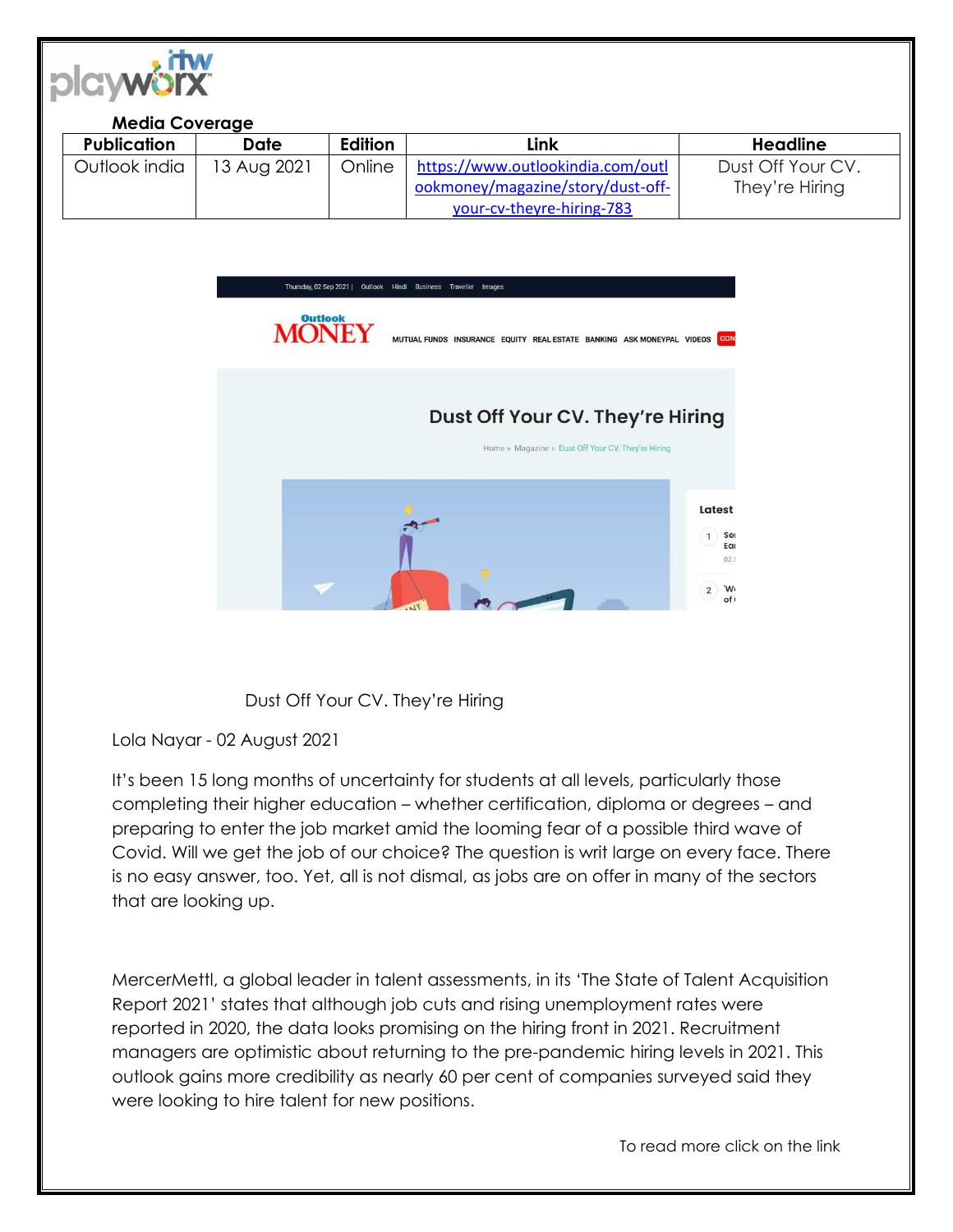

RP Yadav, Chairman and Managing Director of Genius Consultants Ltd, which provides staffing solutions to scores of multinationals, says the job market is definitely moving upwards since June 10 when unlocking began and economic activities started reviving, though unemployment would be around 9 per cent. "In industries that are doing well, there are large employment demands like in the healthcare, pharmaceuticals, ecommerce, retail, telecom, IT and logistics. Sectors like manufacturing, consumer products, and infrastructure are still to gather pace. On the other hand, all tourismrelated services, mass transportation and entertainment industries, including cinema halls, continue to be in bad shape," Yadav says.

Wage trends are industry specific. The sectors that are seeing a spurt in demand and grappling with a shortage of manpower have thrown up a trend of higher wages being offered while scouting for talent. But in those yet to step out of the Covid blues like aviation and hospitality, wage slabs have fallen, says Yadav.

The pandemic has also brought about many changes in the jobs scenario. For one, it has shifted the entire fresher hiring process from the campus to the virtual world, points out Sushant Dwivedy, Managing Director for businesses in India and the Philippines at SHL. Apart from conventional skill sets for all job functions, "companies are now looking for agile and reliable freshers who are self-learners, have strong work ethics and have the ability to adapt to changing situations", says Dwivedy, referring to survey responses from a large number of companies. "Soft skills indicative of remote work success are an important part of the recruitment criteria."

The largest hiring market in India continues to be driven by technology and IT services, as they are the highest demand creators. Latest Naukri JobSpeak Trends reveal that the IT-software sector continued its recent surge of 14 per cent sequential growth in May 2021 to record a further 5 per cent hike in the following month. "It remains the key performer in terms of hiring activity, achieving an all-time high growth of 52 per cent, as compared to the pre-Covid levels of June 2019," states Pawan Goyal, Chief Business Officer at Naukri.com, one of the major placement companies in the country.

Goyal says hiring has also picked up significantly in the hotels/restaurants/airlines/travel (more than 87 per cent) and retail (over 57 per cent) sectors between May and June 2021 after the authorities relaxed pandemic-induced restrictions on movement. Sectors such as insurance, banking and financial services, and pharma and biotech have shown recovery from their recent slump with more than 38 per cent, 29 per cent and 22 per cent growth, respectively.

As far as cities are concerned, hiring activity in Tier-II cities was higher than in the metros with an average growth of 23 per cent and 15 per cent.

To read more click on the link